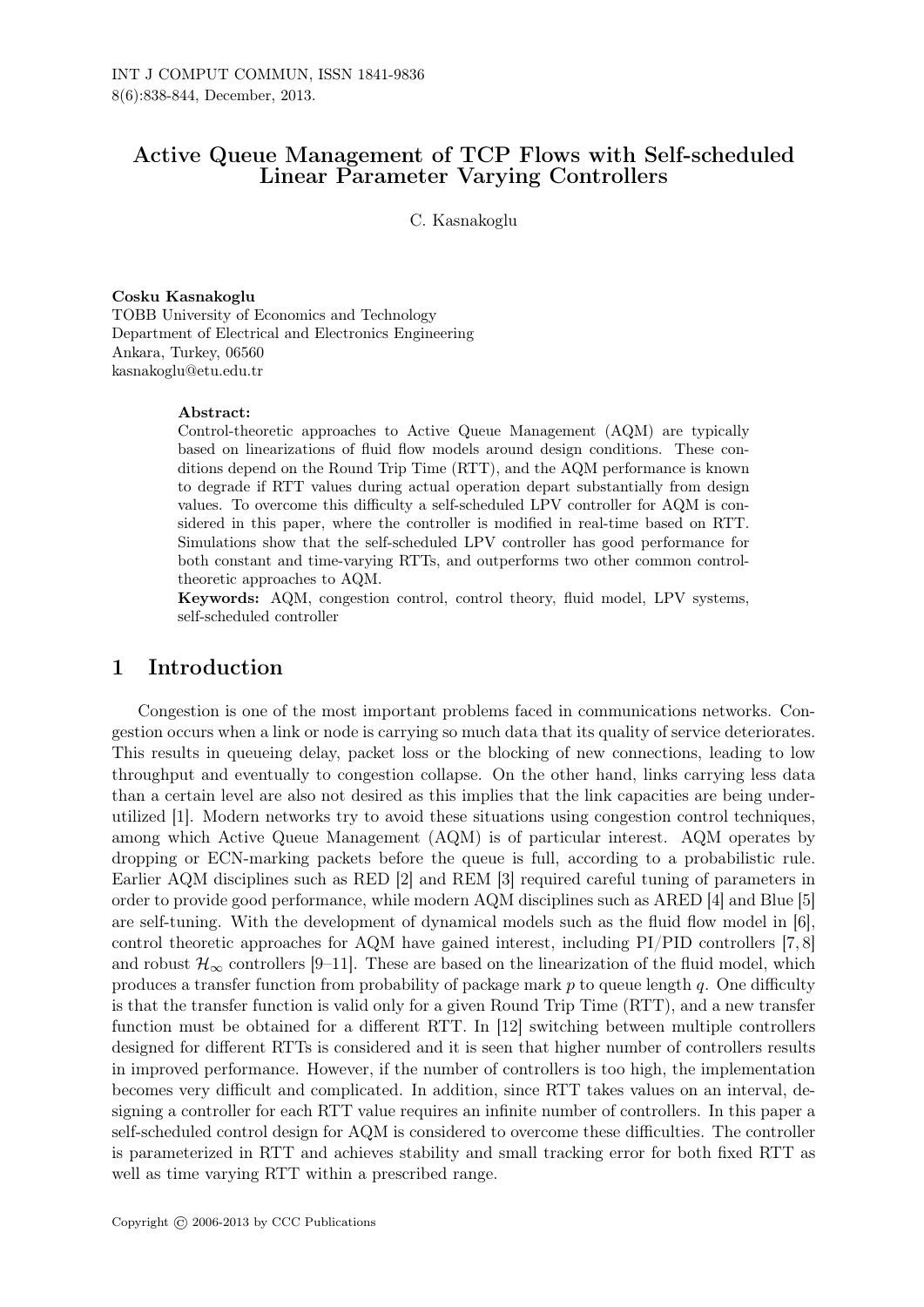# 2 Mathematical Model of TCP/AQM

A dynamical model for TCP congestion control was developed in [6] using fluid flow approximation. The dynamical model represents a bottleneck with multiple TCP flows sharing the link. The congestion avoidance is modeled as AIMD (additive-increase multiplicative-decrease). The dynamical model consists of the following nonlinear time-delayed differential equations

$$
\dot{W}(t) = \frac{1}{\theta(t)} - \frac{W(t)}{2} \frac{W(t - \theta(t))}{\theta(t - \theta(t))} p(t - \theta(t))
$$
\n(1)

$$
\dot{q}(t) = \frac{N(t)}{\theta(t)}W(t) - C(t) \quad \text{for } q(t) > 0
$$
\n(2)

where *W* is the TCP window size, *q* is the queue length, *N* is the number of TCP flows, *C* is the link capacity,  $p$  is the probability of packet mark and  $\theta$  is the RTT. Let *C* and *N* be constants for simplicity. The nonlinear system  $(1)-(2)$  can be linearized around an operating point to generate a transfer function from *p* to *q*. Let  $\delta p := p(t) - p_o$  and  $\delta q := q(t) - q_o$  where  $q_o$  and  $p_o$  are the values at the operating point. Then a transfer function from  $\delta p$  to  $\delta q$  can be obtained as [6]

$$
\frac{\delta Q(s)}{\delta P(s)} = \frac{(C^3 \theta^3 N)e^{-\theta s}}{2N^2 \theta^3 C s^2 + (2N^2 C \theta^2 + 4N^3 \theta)s + 4N^3}
$$
(3)

where  $\theta$  is regarded as a parameter. One then has a different transfer function for each value of the RTT in the range  $[\theta_{\min}, \theta_{\max}]$ , where  $\theta_{\min}$  and  $\theta_{\max}$  are the minimum and maximum values of RTT for the link.

### 3 Controller Design

The controller must achieve stability of the closed-loop system and the tracking of a desired queue length, under the presence of constant or time-varying RTT within the specified range.<sup>1</sup> A parameter dependent dynamic controller of the following form will be sought

$$
\dot{\zeta} = A_K(\theta)\zeta + B_K(\theta)e
$$
  
\n
$$
\delta p = C_K(\theta)\zeta + D_K(\theta)e
$$
\n(4)

where  $\zeta$  is the controller's internal state and  $e := \delta q_d - \delta q$  is the error between the desired and the actual queue sizes. A systematic method for the selection of the controller matrices  $A_K$ ,  $B_K$ ,  $C_K$  and  $D_K$  in (4) was derived in [13]. For this purpose the system to be controlled, i.e. (3), must be transformed into affine-parameter dependent form. Approximating the time delay *e −θs* in (3) with a second order Pade approximation

$$
e^{-\theta s} \approx \frac{12 - 6\theta s + \theta^2 s^2}{12 + 6\theta s + \theta^2 s^2} \tag{5}
$$

and transforming into state space form yields

$$
\dot{x} = A_P(\theta)x + B_P(\theta)\delta p\tag{6}
$$

$$
\delta q = C_P(\theta)x\tag{7}
$$

<sup>&</sup>lt;sup>1</sup>Under ideal operation, RTT will be small for small queue size. However no such assumption will be made here, since unexpected changes in link conditions (e.g. increased propagation delay) can create longer RTTs even at smaller queue lengths. Thus, the controller is expected to be prepared for any RTT at any queue size (within the limits allowed).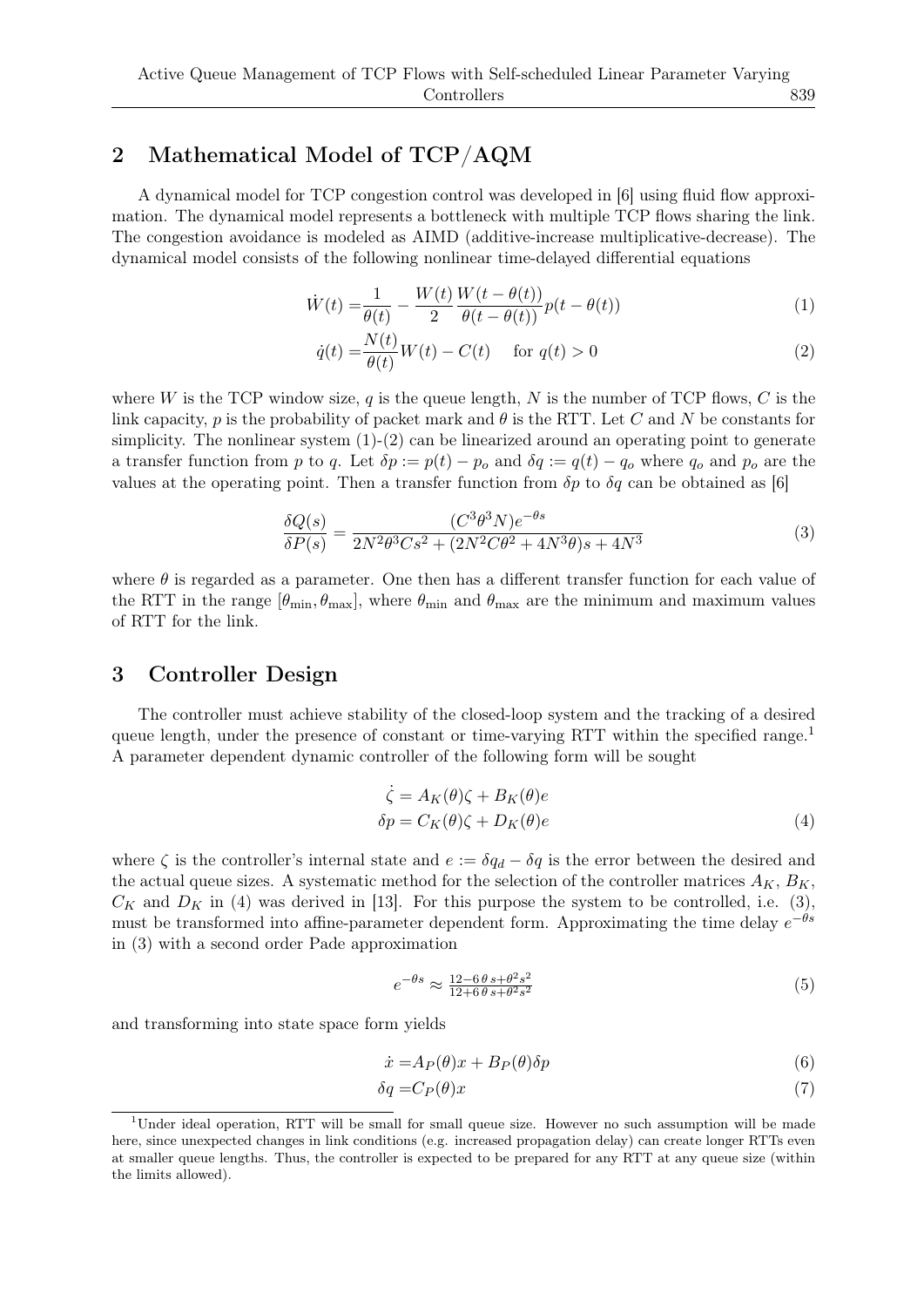where

$$
A_P(\theta) = \begin{bmatrix} 0 & 1 & 0 & 0 \\ 0 & 0 & 1 & 0 \\ 0 & 0 & 0 & 1 \\ -a_3 & -a_2 & -a_1 & -a_0 \end{bmatrix},
$$
 (8)

$$
B_P(\theta) = \begin{bmatrix} 0 & 0 & 0 & 1 \end{bmatrix}^T,
$$
\n(9)

$$
C_P(\theta) = \left[ \begin{array}{cccc} b_2 & b_1 & b_0 & 0 \end{array} \right] \tag{10}
$$

and

$$
a_0 = 7\theta^{-1} + \frac{2N}{C}\theta^{-2}, \ a_1 = \frac{14N}{C}\theta^{-3} + 18\theta^{-2},
$$
  
\n
$$
a_2 = 12\theta^{-3} + \frac{36N}{C}\theta^{-4}, \ a_3 = \frac{24N}{C}\theta^{-5},
$$
  
\n
$$
b_0 = \frac{C^2}{2N}, \ b_1 = \frac{-3C^2}{N}\theta^{-1}, \ b_2 = \frac{6C^2}{N}\theta^{-2}.
$$

Letting  $\Theta := \theta^{-1}$ , and performing a series expansion around point  $\Theta = \Theta_o$ , one can write  $A_P$ , *B*<sup>*P*</sup>,  $C_P$  in terms of Θ as

$$
A_P(\Theta) = A_{P0} + A_{P1}\Theta + \mathcal{O}(\Theta^2)
$$
\n(11)

$$
B_P(\Theta) = B_{P0} + B_{P1}\Theta + \mathcal{O}(\Theta^2)
$$
\n(12)

$$
C_P(\Theta) = C_{P0} + C_{P1}\Theta + \mathcal{O}(\Theta^2)
$$
\n(13)

where  $A_{P0}$  has the same structure as in (8) but with

$$
a_0 = \frac{-2N\Theta_o^2}{C}, \ a_1 = \frac{-28N\Theta_o^3}{C} - 18\Theta_o^2,
$$
  

$$
a_2 = \frac{-108N\Theta_o^4}{C} - 24\Theta_o^3, \ a_3 = \frac{-96N\Theta_o^5}{C},
$$

*AP*<sup>1</sup> has the same structure as in (8) but with

$$
a_0 = \frac{4N\Theta_o}{C} + 7, \ a_1 = \frac{42N\Theta_o^2}{C} + 36\Theta_o, a_2 = \frac{144N\Theta_o^3}{C} + 36\Theta_o^2, \ a_3 = \frac{120N\Theta_o^4}{C},
$$

 $B_{P0}$  is equal to  $B_P$  in (9),  $B_{P1}$  is zero,  $C_{P0}$  has the same structure as in (10) but with

$$
b_0=\!\frac{C^2}{2N},\ b_1=0,\ b_2=\tfrac{-6C^2{\Theta_o}^2}{N}
$$

and  $C_{P1}$  has the same structure as in  $(10)$  but with

$$
b_0 = 0, b_1 = \frac{-3C^2}{N}, b_2 = \frac{12C^2\Theta_o}{N}.
$$

Approximating  $A_P$ ,  $B_P$  and  $C_P$  with the constant and linear terms in (11)-(13) produces an affine parameter dependent state space system (in  $\Theta$ ) as desired. Self-scheduled controller design methods [13] can then be used to design the parameter dependent controller in (4) to meet the desired control objectives. The performance objective is to have a fast and well-damped response over the entire range of parameter values for step-like references. The control law is also required to achieve robustness by avoiding high-gain feedback at high-frequencies. This will prevent the excitation of high frequency modes and nonlinearities that were unmodeled or neglected.

Consider the feedback control structure depicted in Figure 1. The control problem described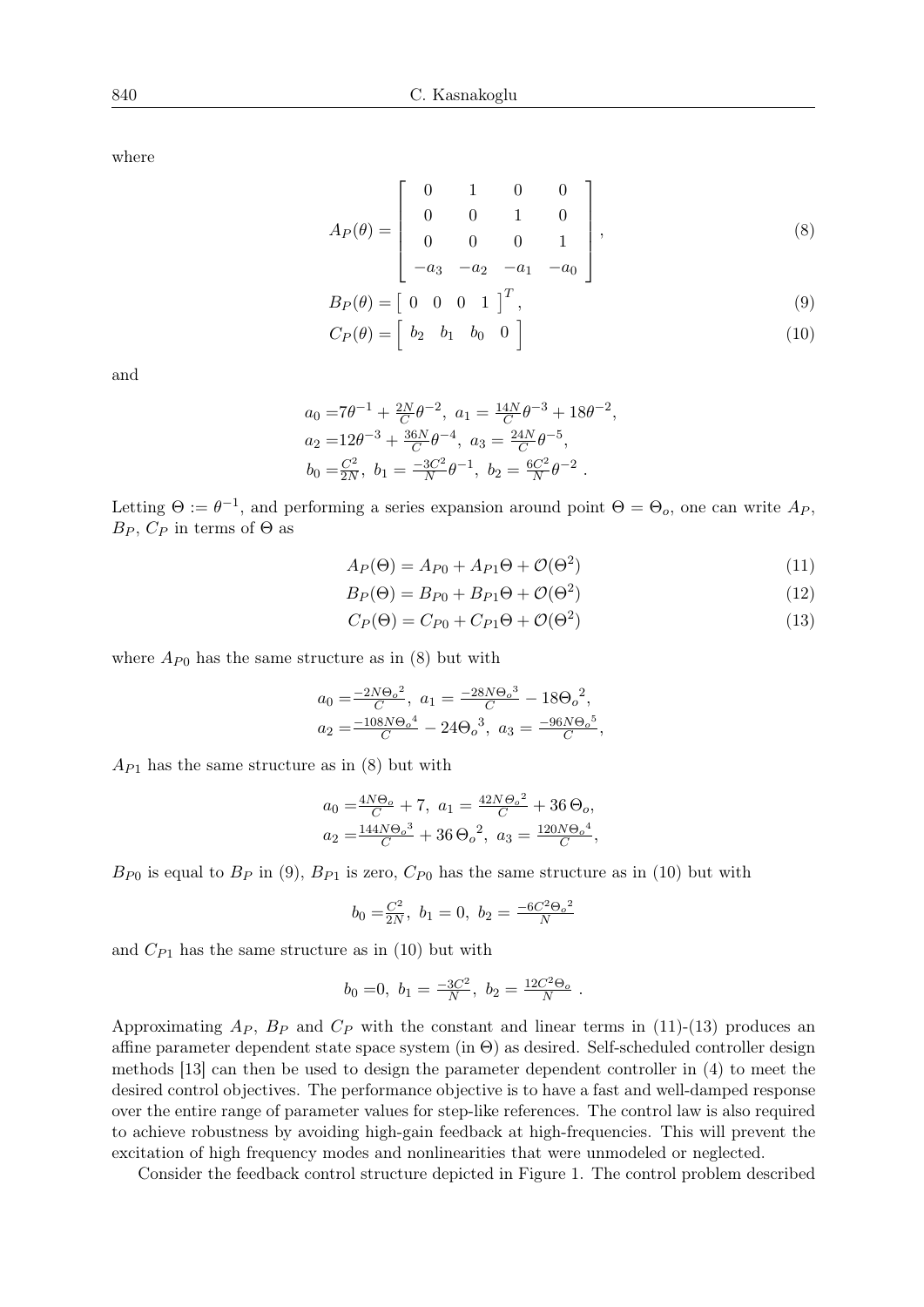

Figure 1: Feedback control structure for AQM

above can be formulated as the minimization of the  $\mathcal{L}_2$ -induced norm of the operator mapping the signal  $\delta q_d$  to signals *e* and  $\delta p$ . The former map is the called the sensitivity function and denoted by *S*, and the latter map is denoted by *KS*. Following standard  $\mathcal{H}_{\infty}$  design procedure, the performance objective and robustness objectives are specified through weighting filters  $W_1(s)$ and  $W_2(s)$ , where  $W_1(s) = 1/s$  for good tracking of step-like references, and  $W_2(s)$  is a third order high pass Butterworth filter. This yields to an  $\mathcal{H}_{\infty}$  optimization problem where the goal is to find a stabilizing controller K for which the inequality

$$
\left\| \begin{bmatrix} W_1(s)S(s) \\ W_2(s)K(s)S(s) \end{bmatrix} \right\|_{\infty} \le \gamma
$$
\n(14)

can be satisfied with  $\gamma$  in  $\mathbb{R}_+$  as small as possible. Let  $A_{cl}$ ,  $B_{cl}$ ,  $C_{cl}$  and  $D_{cl}$  be the state-space matrices corresponsing to the one-input two-output system defined by the transfer function matrix  $[W_1S, W_2KS]^T$ . An LPV controller satisfying (14) can be synthesized and implemented as follows [13]

1. Find a matrix  $X_{cl} > 0$ , and controller matrices  $A_{Ki}$ ,  $B_{Ki}$ ,  $C_{Ki}$ ,  $D_{Ki}$  so that

$$
\begin{bmatrix}\nA_{cl}(\Theta_i)^T X_{cl} + X_{cl} A_{cl}(\Theta_i) & X_{cl} B_{cl}(\Theta_i) & C_{cl}^T(\Theta_i) \\
B_{cl}^T(\Theta_i) X_{cl} & -\gamma I & D_{cl}^T(\Theta_i) \\
C_{cl}(\Theta_i) & D_{cl}(\Theta_i) & -\gamma I\n\end{bmatrix}
$$

is negative-definite for  $i = 1, 2$ , where  $\Theta_1 = \theta_{\min}^{-1}$  and  $\Theta_2 = \theta_{\max}^{-1}$ .

2. For a given value of  $\Theta = \theta^{-1}$ , compute the matrices  $A_K(\Theta)$ ,  $B_K(\Theta)$ ,  $C_K(\Theta)$  and  $D_K(\Theta)$ defining the LPV controller as

$$
\left[\begin{array}{cc} A_K(\Theta) & B_K(\Theta) \\ C_K(\Theta) & D_K(\Theta) \end{array}\right] = \sum_{i=1}^2 \alpha_i(\Theta) \left[\begin{array}{cc} A_{Ki} & B_{Ki} \\ C_{Ki} & D_{Ki} \end{array}\right]
$$

where  $(\alpha_1, \alpha_2)$  is a convex decomposition of  $\Theta$  such that  $\Theta = \alpha_1 \Theta_1 + \alpha_2 \Theta_2$  and  $\alpha_1 + \alpha_2 = 1$ .

## 4 Simulation Results

The performance of the closed-loop system with the LPV controller is tested using MAT-LAB/Simulink and discrete event simulations.<sup>2</sup> The number of TCP flows is taken to be  $N = 150$ , the link capacity  $C = 500$  packets/sec, the desired queue size  $q<sub>o</sub> = 150$  packets, and the buffer

<sup>&</sup>lt;sup>2</sup>The results from both were consistent so only those from the former are shown for better presentation and to save space.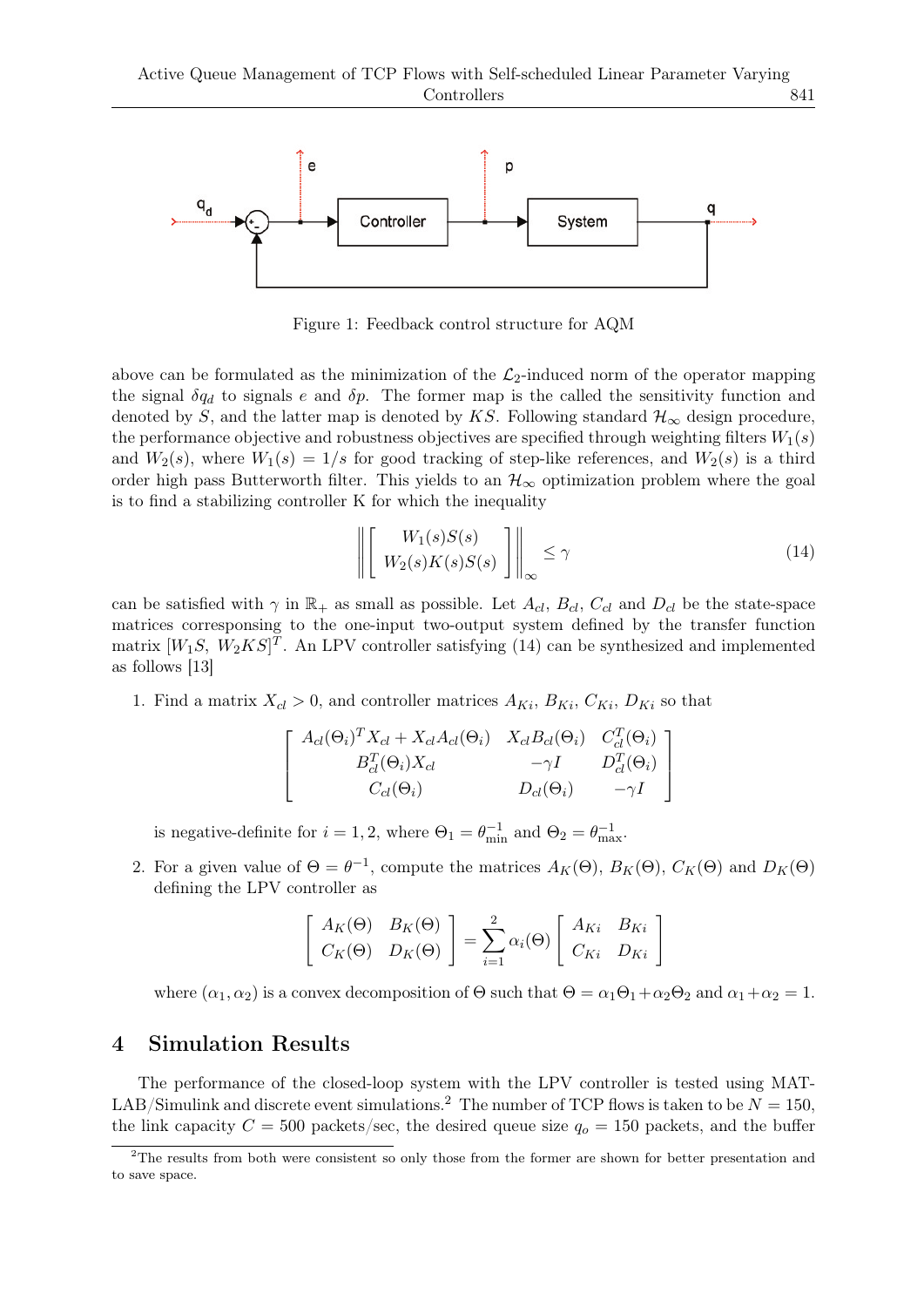

Figure 2: Simulation results for AQM based on PID (top), switching  $\mathcal{H}_{\infty}$  (middle) and LPV controllers (bottom), for 15 fixed values of RTT.

size  $q_{\text{max}} = 200$  packets. The RTT is assumed to take values between 0.3 secs and 0.7 secs. The controller design as outlined in Section 3 is carried out with the help of MATLAB Robust Control Toolbox.

Figure 2 shows the simulation results for 15 fixed values of RTT, linearly equally spaced between 0*.*3 and 0*.*7. Two other common control-theoretic approaches to AQM design are also implemented for comparison: a PID controller, and a switched  $\mathcal{H}_{\infty}$  controller. After subsequent trials, the best results that could be obtained with the PID controller were those based on a linearization around RTT = 0.6. The switched  $\mathcal{H}_{\infty}$  controller is based on two operating points RTT<sub>1</sub> and RTT<sub>2</sub>, the best results for which were obtained when RTT<sub>1</sub> = 0.4320 and  $RTT<sub>2</sub> = 0.6080$ . The simulations illustrate that all controllers eventually succeed in achieving and maintaining the desired queue size of 150 packets. However, the LPV controller response is faster, with less overshoot and better damping over the entire parameter range.

The controllers were also tested for the case when RTT is time varying. The PID controller and the switched controller did not produce a stable closed-loop so these responses are not shown. The result for the LPV controller is shown in Figure 3. The top subfigure shows the variation in RTT versus time, which is a sinusoid with increasing frequency taking values between 0*.*3 and 0.7.<sup>3</sup> The bottom subfigure shows the response of the closed-loop system. It can be observed that the LPV controller produces a stable closed-loop and is capable of maintaining the queue size very close to the desired value, even when RTT is time varying.

<sup>&</sup>lt;sup>3</sup>Different cases for the variation of RTT were also tested with successful results, including square, triangle and sawtooth waveforms, as well as the case where RTT varies randomly according to various probability densities. However, only one case is shown in the paper to save space.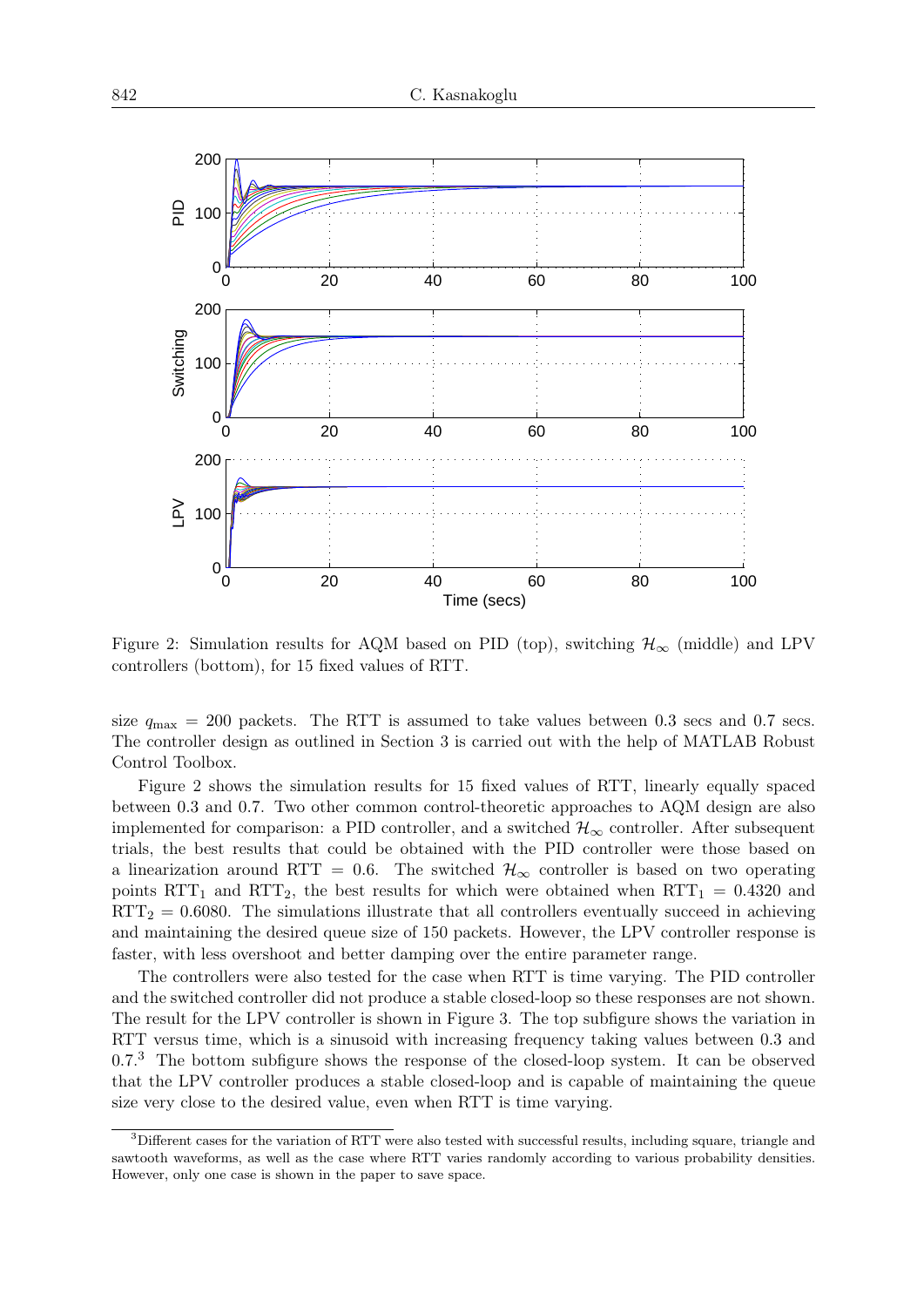

Figure 3: Simulation results for AQM based on LPV, for a time-varying RTT.

### 5 Conclusions

In this paper self-scheduled LPV control design was implemented for AQM. The controller design is based on a fluid flow approximation of TCP congestion control and utilizes RTT as the scheduling parameter. Simulations "were carried out to evaluate the closed-loop system in its ability to keep the queue length at a desired level. Two other control-theoretic approaches to AQM, namely PID control and switching  $\mathcal{H}_{\infty}$  control, were also implemented for comparison. When RTT is constant, it was seen that the LPV controller outperforms the other two, producing a faster and better damped response with lesser overshoot over the entire parameter range. When RTT is time varying, the LPV controller is still capable of maintaining the desired queue size, whereas the PID and switching controllers do not produce a stable closed-loop.

# Bibliography

- [1] S. Floyd and K. Fall. Promoting the use of end-to-end congestion control in the Internet. *IEEE/ACM Transactions on Networking*, 7(4):458–472, 1999.
- [2] S. Floyd and V. Jacobson. Random early detection gateways for congestion avoidance. *IEEE/ACM Transactions on Networking*, 1(4):397–413, 1993.
- [3] S. Athuraliya, SH Low, and VH Li. REM: active queue management. *IEEE Network*, 15(3):48–53, 2001.